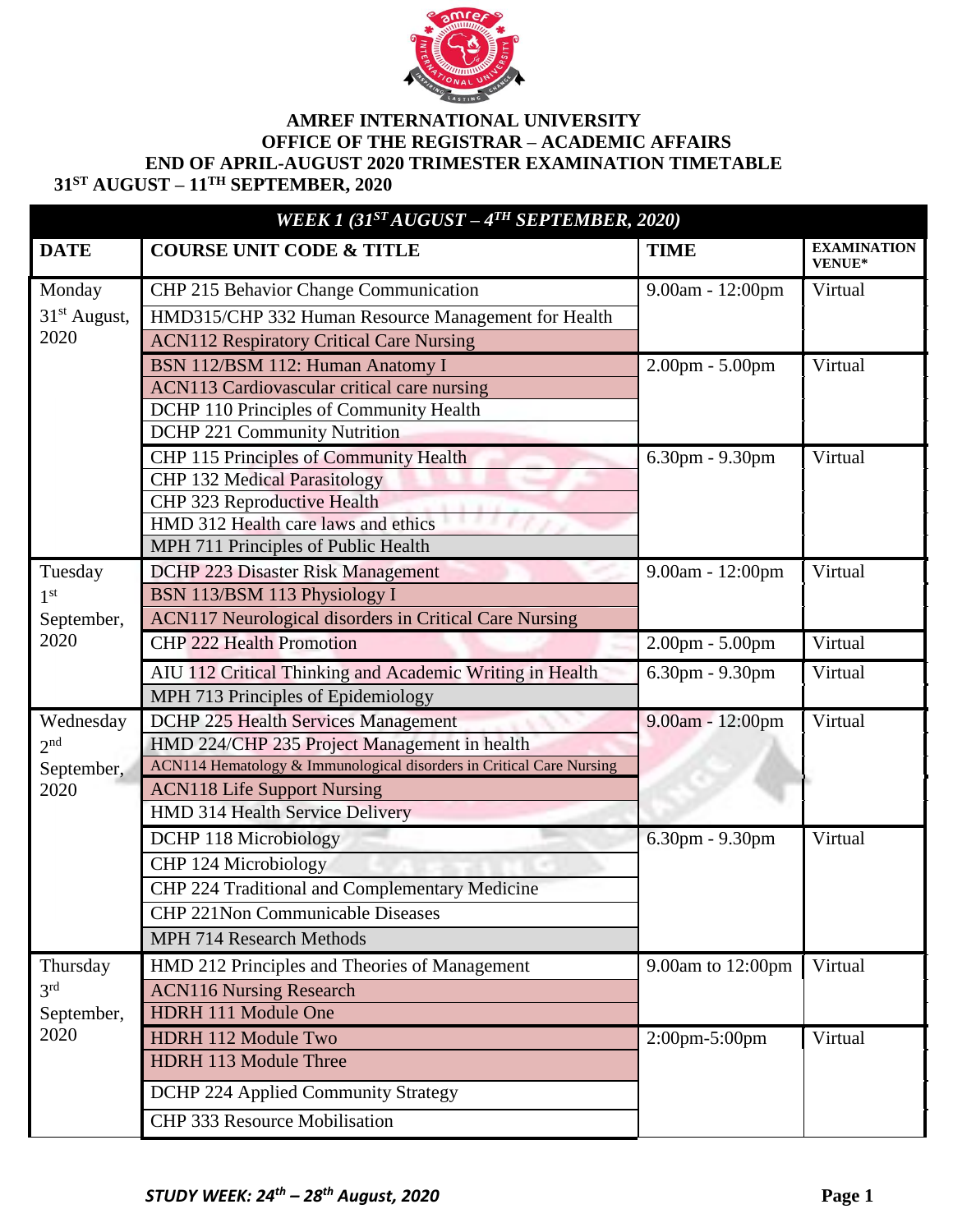

## **AMREF INTERNATIONAL UNIVERSITY OFFICE OF THE REGISTRAR – ACADEMIC AFFAIRS END OF APRIL-AUGUST 2020 TRIMESTER EXAMINATION TIMETABLE**

| Thursday<br>3 <sup>rd</sup><br>September,<br>2020 | DCHP 127 Introduction to Community Psychology                  | $6.30$ pm - $9.30$ pm | Virtual |
|---------------------------------------------------|----------------------------------------------------------------|-----------------------|---------|
|                                                   | AIU 114 Introduction to Social Psychology                      |                       |         |
|                                                   | <b>CHP 132 Medical Parasitology</b>                            |                       |         |
|                                                   | CHP 223 Demography and Population Studies                      |                       |         |
|                                                   | HMD 232 Public relations and customer management               |                       |         |
|                                                   | <b>MBE 711 Bioethics</b>                                       |                       |         |
|                                                   | DCHP 226 Community Health Information System                   | 9.00am - 12:00pm      | Virtual |
| Friday 4 <sup>th</sup><br>September,              | <b>CHP 211 Biostatistics</b>                                   |                       |         |
|                                                   | HMD 322 Hospital infrastructure and facility management        | 6.30pm - 9.30pm       | Virtual |
| 2020                                              | CHP 225 Drug and substance abuse                               |                       |         |
|                                                   | <b>CHP 314 Monitoring and Evaluation</b>                       |                       |         |
|                                                   | HMD 234 Supply Chain Management in health<br>DCHP 114 HIV/AIDS |                       |         |
|                                                   | <b>AIU 122 HIV AIDS Education</b>                              |                       |         |
|                                                   | MPH 715 Social Determinants of Health                          |                       |         |
|                                                   | WEEK 2 $(7TH - 11TH$ SEPTEMBER, 2020)                          |                       |         |
| Monday, 7 <sup>th</sup>                           | <b>DCHP 119 Basic Mathematics</b>                              | 9.00am - 12:00pm      | Virtual |
| September,                                        | HDCH 011 Principles of Community Health and Demography         |                       |         |
| 2020                                              | HDCH 121 Community Based Health Care                           |                       |         |
|                                                   | HDCH 131 Teaching and Learning for Performance                 |                       |         |
|                                                   | <b>DNS 112 Anatomy and Physiology</b>                          |                       |         |
|                                                   | ANS 207/DNS 122 Introduction to Medical Surgical Nursing MCQs  |                       |         |
|                                                   | <b>DNS 119 Immunization</b>                                    | 2:00pm-5:00pm         | Virtual |
|                                                   | ANS207/DNS 122 Introduction to Medical Surgical Nursing Essay  |                       |         |
|                                                   | HMD 323 Financial Management in health                         |                       |         |
|                                                   | DCHP 137 Food Hygiene                                          | 6.30pm - 9.30pm       | Virtual |
|                                                   | AIU 113 Information Communication Technology                   |                       |         |
|                                                   | CHP 122 Human Anatomy                                          |                       |         |
|                                                   | CHP 126 Culture and Social ethics                              |                       |         |
|                                                   | CHP 226 Principles of Community Strategy                       |                       |         |
|                                                   | CHP 231 Disease Surveillance                                   |                       |         |
|                                                   | CHP 235 Water and Sanitation                                   |                       |         |
|                                                   | HMD 134 Introduction to health laws and regulation             |                       |         |
|                                                   | HMD 313 Quality assurance in health                            |                       |         |
|                                                   | CHP 326/HMD 132 Health Policy Development and Planning         |                       |         |
|                                                   | <b>MPH 712 Biostatistics</b>                                   |                       |         |